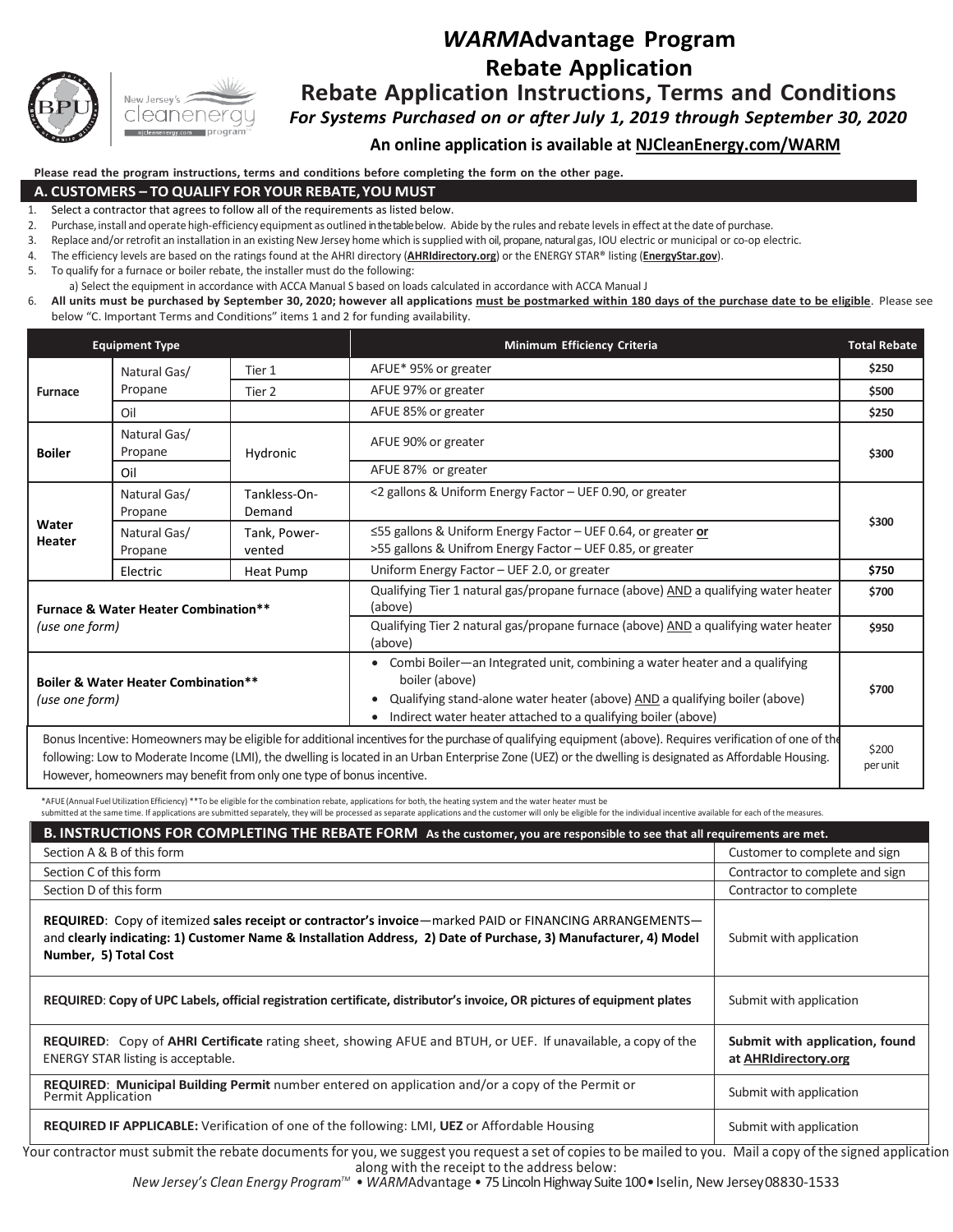



### **C. IMPORTANT TERMS AND CONDITIONS**

- 1. This program is based on availability of funds. Procedures, requirements and rebate levels are subject to change and the program is subject to cancellation without notice.
- 2. Funding for oil, propane, or municipal electric customers are provided through the Unites States Departments of Energy State Energy Program (SEP).
- 3. Due to the limited availability of funds, the program will terminate at the earlier of when funds are exhausted or September 30, 2020. Program termination will be posted on NJCleanEnergy.com.
- 4. It is the responsibility of the customer to assure that all requirements for the rebate are met and that all required documentation is provided by your contractor.
- 5. Failure to provide any of the required information will prevent processing of your application.
- 6. Rebate eligibility will be based on the equipment purchase date.
- 7. Incentives are available for the installation (retrofit) of qualified HVAC equipment in existing residential buildings; newly constructed home are not eligible.
- 8. Please allow up to 120 days from the date New Jersey's Clean Energy Program (NJCEP) receives all required information to process your rebate.
- 9. If the customer portion of the rebate is to be assigned to another party, the customer must authorize this by completing and signing section B of the application form.
- 10. NJCEP reserves the right to inspect all installations in order to ensure compliance with all program requirements.
- 11. NJCEP provides no oversight or control over any contractor services related to this program. Responsibility for proper sizing of equipment, as well as delivery and workmanship related to any equipment or services the customer procures, rests exclusively with the contractor selected by the customer. NJCEP assumes no responsibility for oversight of contractor services.
- 12. NJCEP audits its rebate programs as a protection against consumer and/or contractor fraud. Any attempt to defraud NJCEP will result in automatic rejection of the rebate application and possible legal action.
- 13. Installations must be completed in accordance with all laws, codes and other requirements applicable under federal, state and local authority.
- 14. Customers participating in other programs within NJCEP or New Jersey Weatherization Assistance Programs may not be eligible for rebates.
- 15. UEZ bonus incentive requires UEZ verification of the home being in a designated UEZ. Submit screen shot of address look-up verification from [https://www.nj.gov/njbusiness/financing/uez/.](https://www.nj.gov/njbusiness/financing/uez/)
- 16. LMI bonus incentive, submit copy of income verification letter received from EFS. Apply for the additional incentives via [https://app.energyfinancesolutions.com/consumerportal/Default.aspx.](https://app.energyfinancesolutions.com/consumerportal/Default.aspx) If approved, a resident will receive a letter from EFS stating that their income qualifies them for a bonus incentive.
- 17. Affordable Housing bonus incentive, submit a copy of an official document that identifies the dwelling as participating in a federal, state, or local affordable housing program. This includes, by way of example only, the New Jersey Department of Community Affairs listing of Affordable Housing available here

<https://www.state.nj.us/dca/divisions/codes/publications/developments.html>

as well as official documents showing identification by the documents regarding New Jersey Housing and Mortgage Finance Agency, United States Low Income Housing Tax Credit (LIHTC), and United States Housing and Urban Development (HUD).

**Mail a copy of the signed app and all required documents to:** *New Jersey's Clean Energy Program*, *WARM*Advantage 75 Lincoln Hwy, Suite 100 Iselin, NJ 08830 **For more information, contact 866.NJSMART**

©New Jersey Board of Public Utilities. All rights reserved. Keep copies of all documents for your records





### **An online application is available at NJCleanEnergy.com/WARM**